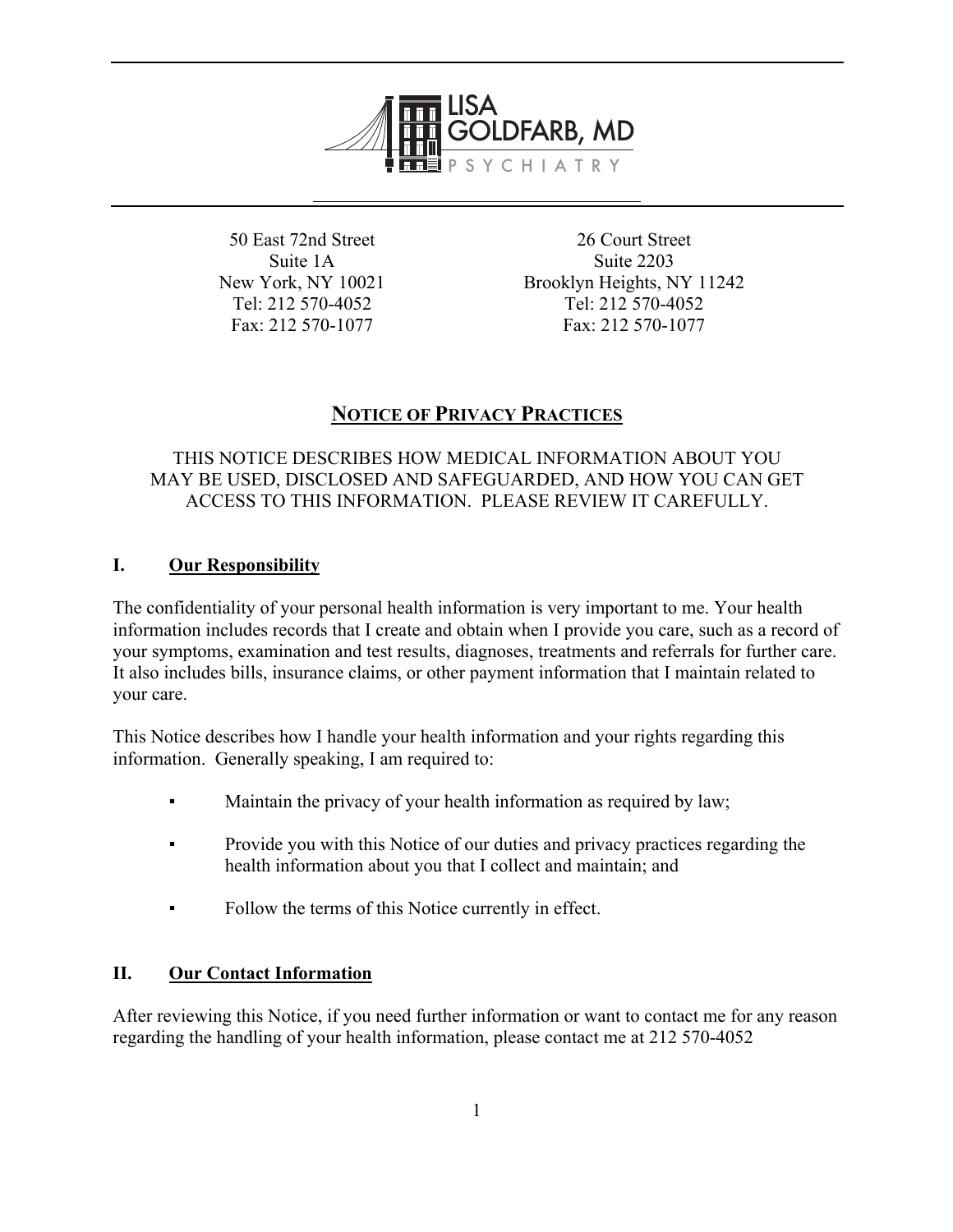## **III. Uses and Disclosures of Information**

Although under federal law I am permitted to use and disclose personal health information without your consent or authorization for purposes of treatment, payment, and health care operations, under New York State law and regulations, I will not release your personal health information to any third party except in the following circumstances:

## 1. With your express consent for treatment and payment This consent may be in writing, oral or implied.

Examples:

- You send us a written request to send a copy of your records to another physician who may be providing treatment to you
- You ask us to call the pharmacy to renew your medication
- You ask us to submit a health insurance claim form to your insurance carrier or you seek treatment from us because we are a participating provider in your health plan
- 2. Pursuant to your written authorization, for other than treatment or payment purposes Example:
	- We receive a request for medical information from your potential

## employer

- 3. As otherwise permitted or required by federal or state law or regulation Examples:
	- In an emergency situation
	- For child abuse and neglect reporting and investigation

## 4. For health care operations

In the course of providing treatment to you, we may need to share information with our employees, including students and trainees, and consultants to perform the operations of our medical office. We will share with our employees and business associates only the minimum amount of personal health information necessary for them to assist us. Examples:

- To bill for our services
- To set up appointments with you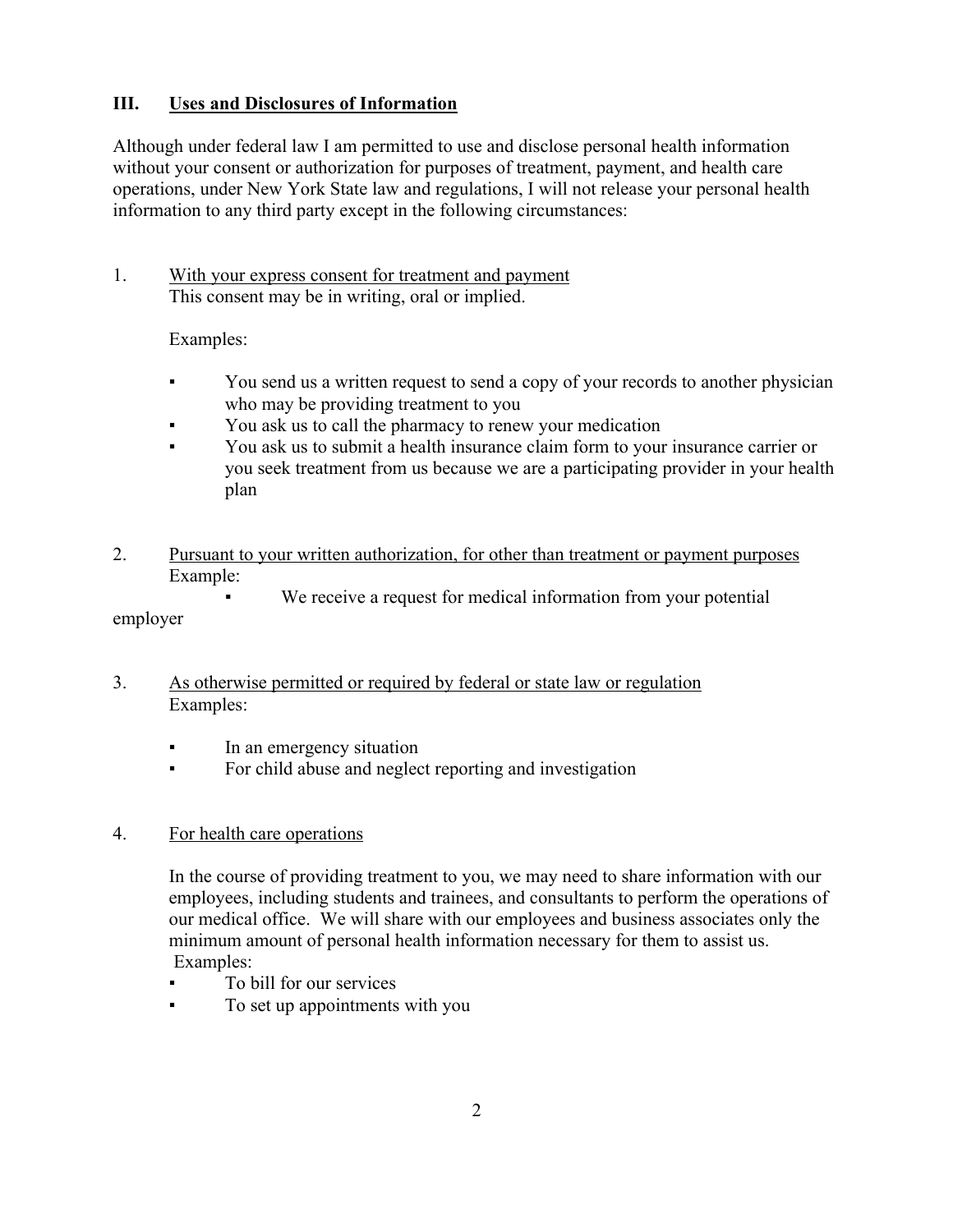## **IV. Other Uses and Disclosures**

In addition to uses and disclosures related to treatment, payment, and health care operations, we also may use and disclose your personal information without your express consent or authorization for the following additional purposes:

#### **Abuse, Neglect, or Domestic Violence**

As required or permitted by law, we may disclose health information about you to a state or federal agency to report suspected abuse, neglect, or domestic violence. If such a report is optional, I will use my professional judgment in deciding whether or not to make such a report. If feasible, I will inform you promptly that we have made such a disclosure.

#### **Appointment Reminders and Other Health Services**

We may use or disclose your health information to remind you about appointments or to inform you about treatment alternatives or other health-related benefits and services that may be of interest to you, such as case management or care coordination.

#### **Business Associates**

We may share health information about you with business associates who are performing services on our behalf. For example, we may contract with a company to do our billing. Our business associates are obligated to safeguard your health information. We will share with our business associates only the minimum amount of health information necessary for them to assist us.

#### **Communicable Diseases**

To the extent permitted or required by law, we may disclose information to a public health official or a person who may have been exposed to a communicable disease or who is otherwise at risk of spreading a disease or condition.

#### **Communications with Family and Friends**

We may disclose information about you to a person who is involved in your care or payment for your care, such as family members, relatives, or close personal friends. In addition, we may notify a family member, your personal representative, or other person responsible for your care, of your location, general condition, or death. Any such disclosure will be limited to information directly related to the person's involvement in your care. If you are available, we will provide you an opportunity to object before disclosing any such information. If you are unavailable because, for example, you are incapacitated or because of some other emergency circumstance, we will use our professional judgment to determine what is in your best interest regarding any such disclosure.

#### **Coroners, Medical Examiners and Funeral Directors**

In the event of your death, we may disclose health information about you to a coroner or medical examiner, for example, to assist in identification or determining cause of death. We may also disclose health information to funeral directors to enable them to carry out their duties.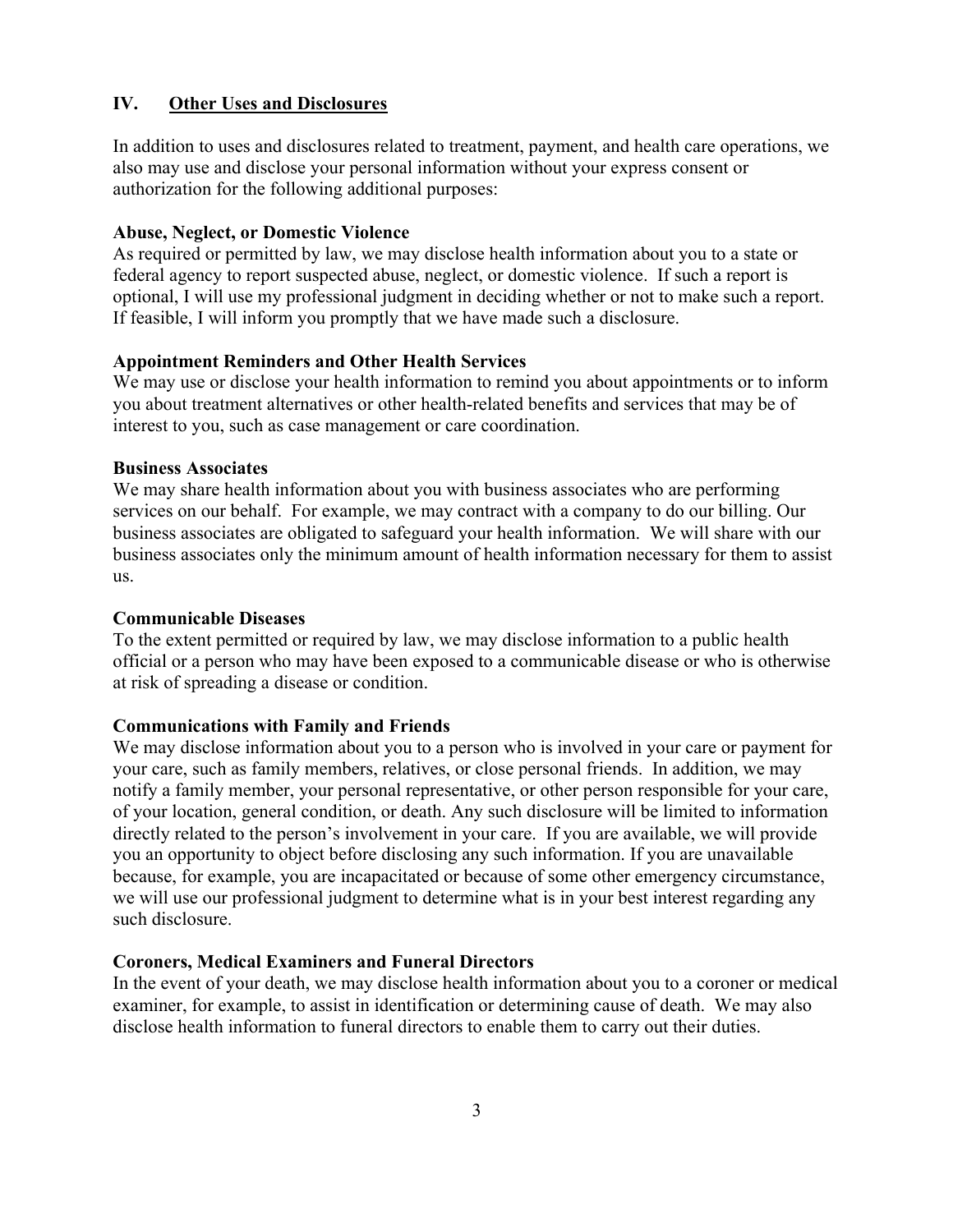#### **Disaster Relief**

We may disclose health information about you to government entities or private organizations (such as the Red Cross) to assist in disaster relief efforts. If you are available, we will provide you an opportunity to object before disclosing any such information. If you are unavailable because, for example, you are incapacitated, we will use our professional judgment to determine what is in your best interest and whether a disclosure may be necessary to ensure an adequate response to the emergency circumstances.

## **Food and Drug Administration (FDA)**

We may disclose health information about you to the FDA, or to an entity regulated by the FDA, for example, in order to report an adverse event or a defect related to a drug or medical device.

## **Health Oversight**

We may disclose health information about you for oversight activities that are authorized by federal or state law, for example, to facilitate auditing, inspection, or investigation related to our provision of health care, or to the health care system.

## **Judicial or Administrative Proceedings**

We may disclose health information about you pursuant to a court order in connection with a judicial or administrative proceeding, in accordance with our legal obligations.

## **Law Enforcement**

We may disclose health information about you to a law enforcement official for certain law enforcement purposes without your consent but only if you are incapacitated or in an emergency situation.

**Minors**: If you are an unemancipated minor under New York law, there may be circumstances in which we disclose health information about you to a parent, guardian, or other person acting *in loco parentis*, in accordance with our legal and ethical responsibilities.

#### **Parents**

If you are a parent of an unemancipated minor, and are acting as the minor's personal representative, we may disclose health information about your child to you under certain circumstances. For example, if we are legally required to obtain your consent as your child's personal representative in order for your child to receive care from us, we may disclose health information about your child to you. In some circumstances, we may not disclose health information about an unemancipated minor to you. For example, if your child is legally authorized to consent to treatment (without separate consent from you), consents to such treatment, and does not request that you be treated as his or her personal representative, we may not disclose health information about your child to you without your child's written authorization.

#### **Personal Representative**

If you are an adult or emancipated minor, we may disclose health information about you to a personal representative authorized to act on your behalf in making decisions about your health care.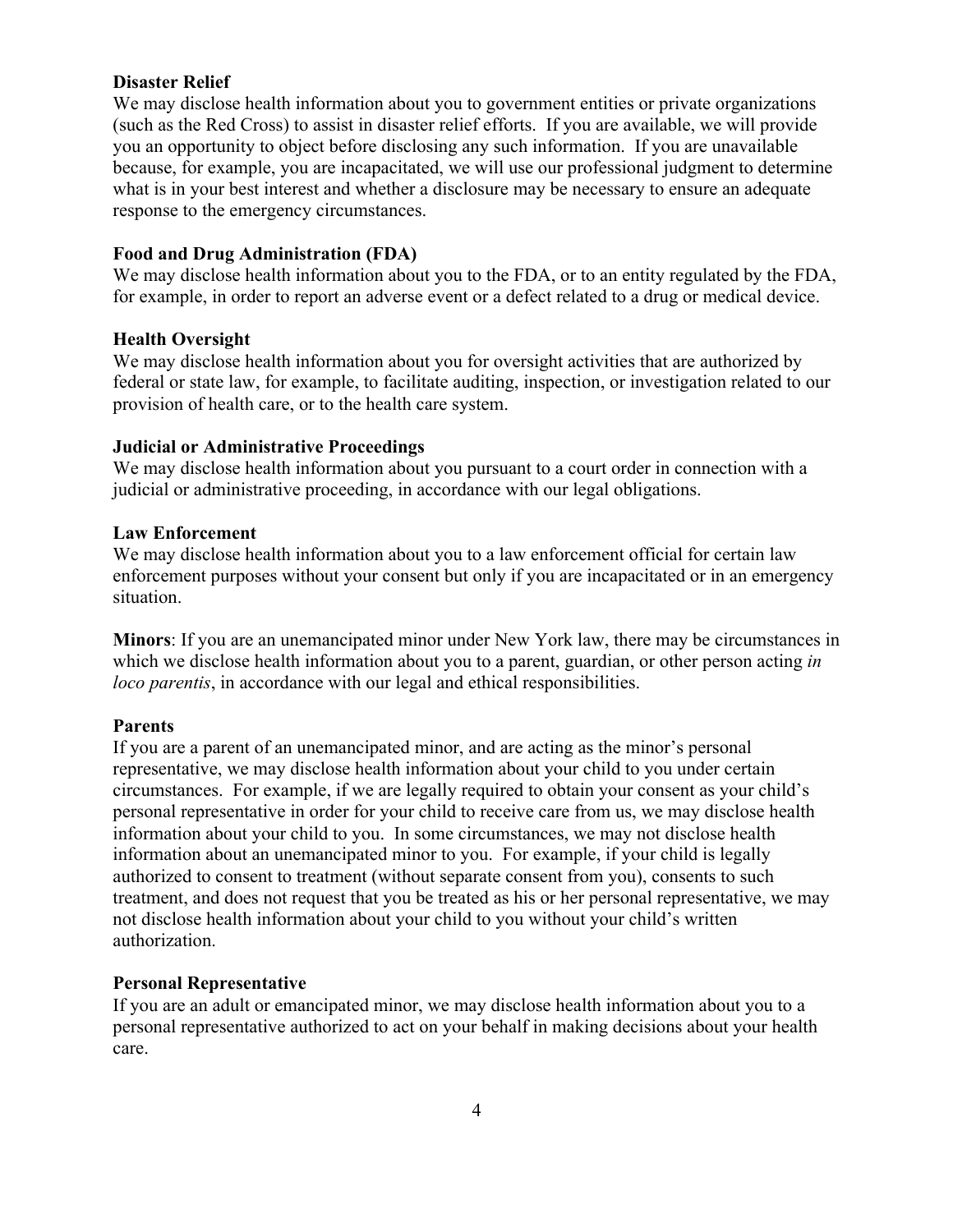## **Public Health Activities**

As required or permitted by law, we may disclose health information about you to a public health authority, for example, to report disease, injury or vital events such as death.

## **Public Safety**

Consistent with our legal and ethical obligations, we may disclose health information about you based on a good faith determination that such disclosure is necessary to prevent a serious and imminent threat to yourself, to identified individuals and the public, or in an emergency situation.

## **Required By Law**

We may disclose health information about you as required by federal, state or other applicable law.

## **Specialized Government Functions**

We may disclose health information about you for certain specialized government functions, as authorized by law and depending on the particular circumstances. Examples of specialized government functions include military activities, determination of veterans benefits and emergency situations involving the health, safety, and security of public officials.

## **Workers' Compensation**

We may disclose health information about you for purposes related to workers' compensation, as required and authorized by law.

## **V. Your Health Information Rights**

Under the law, you have certain rights regarding the health information that we collect and maintain about you. This includes the right to:

- Request that we restrict certain uses and disclosures of your health information. We are not, however, required to agree to all requested restrictions, unless the requested restriction involves information to be sent to a health plan for payment or health care operations purposes and the disclosure relates to products or services that were paid for solely out-of-pocket and such disclosure is not otherwise required by law.
- Request that we communicate with you by alternative means, such as making records available for pick-up, or mailing them to you at an alternative address, such as a P.O. Box. We will accommodate reasonable requests for such confidential communications.
- Request to review, or to receive a copy of, the health information about you that is maintained in our files and used to make decisions about your treatment. We will respond to your request to inspect records within 10 days. We ordinarily will respond to requests to copy records within 30 days for on-site records and 60 days for off-site records. The standard fee for copying is \$0.75 per page. If we maintain an electronic health record for you, you may request access to your health information in an electronic format or have the information transmitted electronically to a designated recipient. If we are unable to satisfy your request, we may instead provide you with a summary of the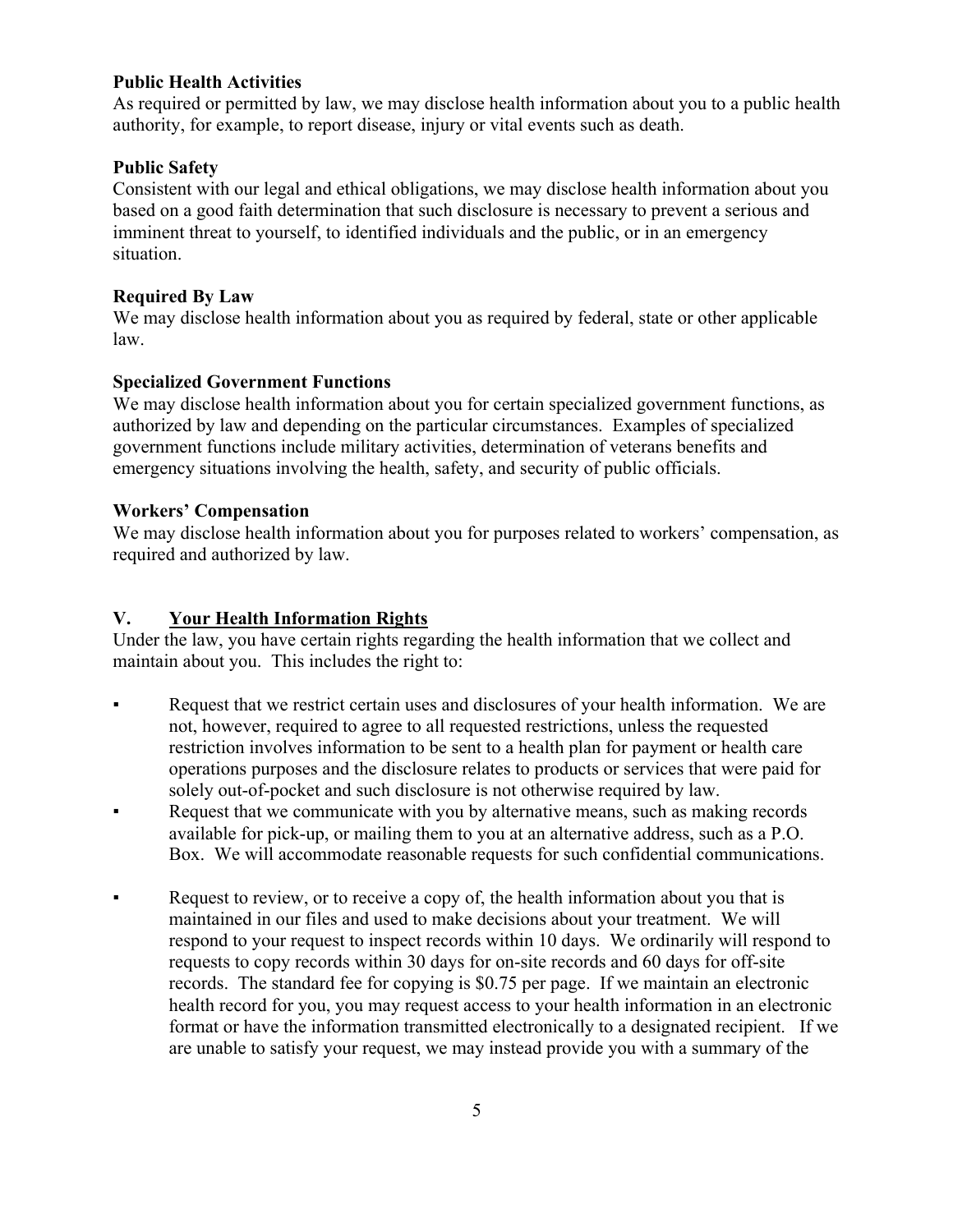information you requested. We will also tell you in writing the reason for the denial and your right, if any, to request a review of the decision and how to do so.

- Request that we amend the health information about you that is maintained in our files. Your request must explain why you believe our records about you are incorrect, or otherwise require amendment. Ordinarily, we will respond to your request for an amendment within 60 days. If we are unable to satisfy your request, we will tell you in writing the reason for the denial and tell you how you may contest the decision, including your right to submit a statement (of reasonable length) disagreeing with the decision. This statement will be added to your records.
- Request a list of our disclosures of your health information. This list, known as an "accounting" of disclosures, will not include certain disclosures, such as routine disclosures made for payment, treatment or health care operations purposes or those made pursuant to a written authorization. However, if we maintain an electronic health record for you, you may be entitled to receive an accounting of routine disclosures of your health information. We will ordinarily respond to your request for an accounting of disclosures within 60 days. We will provide you the accounting free of charge, however if you request more than one accounting in any 12 month period, we may impose a reasonable, cost-based fee for any subsequent request. Your request should indicate the period of time in which you are interested (for example, "from May 1, 2003 to June 1, 2003"). We will be unable to provide you an accounting for any disclosures made before April 14, 2003, or for a period of longer than six years.
- Request a paper copy of this Notice.

In order to exercise any of your rights described above, you must submit your request in writing to me. If you have questions about your

rights, please speak with me during normaloffice hours.

## **VI. Notice of Breach of Health Information**

In the unlikely event that your health information is inadvertently acquired, accessed, used by or disclosed to an unauthorized person, we will provide you with written notice of such breach. The notice will be sent without unreasonable delay and in no case later than 60 calendar days after discovery of a breach. The notice will be written in plain language and will contain the following information: (i) a brief description of what happened, the date of the breach, if known, and the date of discovery; (ii) the type of PHI involved in the breach; (iii) any precautionary steps you should take; (iv) a description of what we are doing to investigate and mitigate the breach and prevent future breaches; and (v) how you may contact us to discuss the breach.

The written notice of breach will be sent by regular mail or by email if you have indicated that you prefer to receive communications from us by email. If the contact information we maintain for you is insufficient or out-of-date, we may attempt to provide notice to you by telephone or other permissible alternate method. We will also report the breach to the U.S. Department of Health and Human Services.